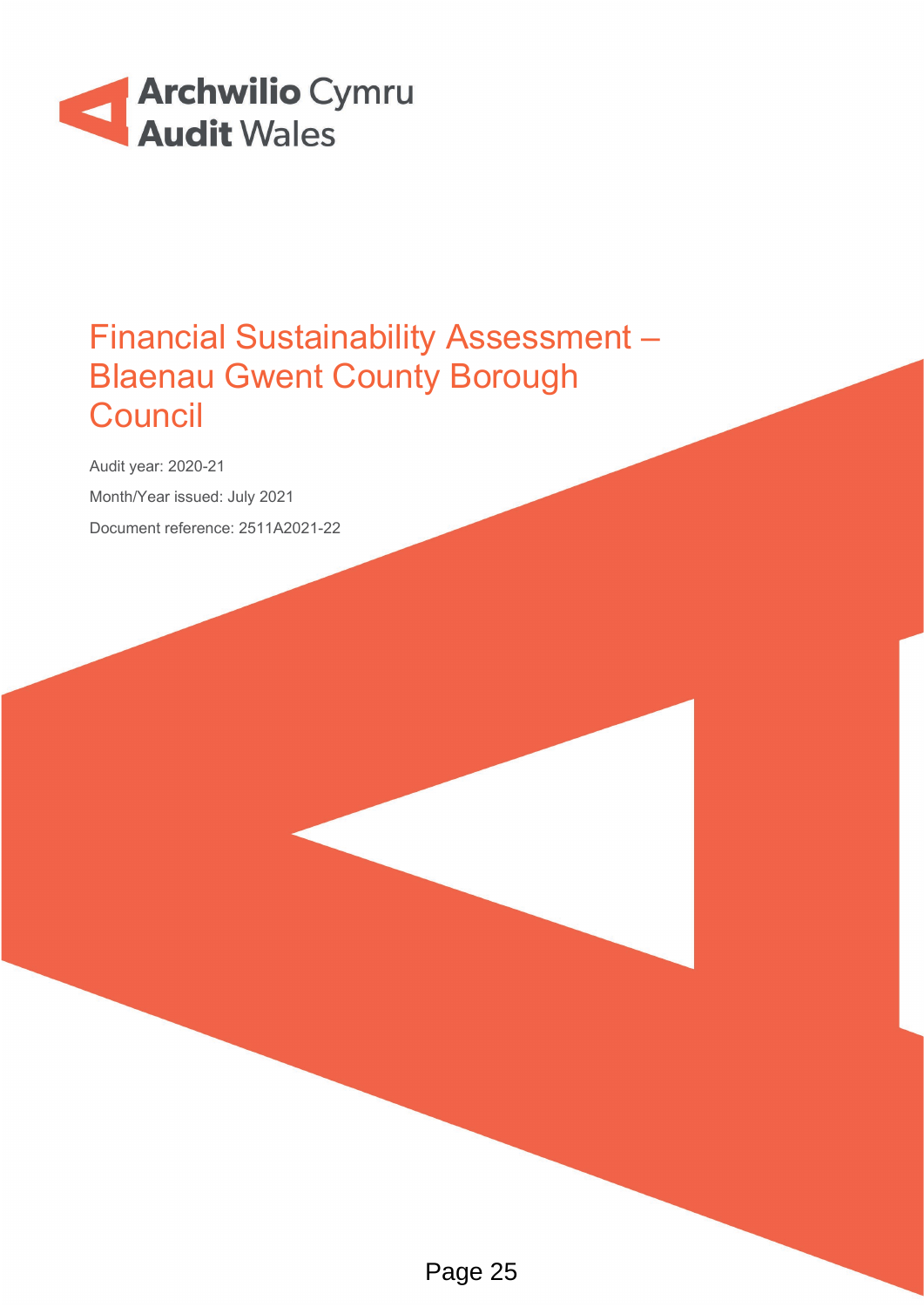This document has been prepared as part of work performed in accordance with section 17 of the Public Audit (Wales) Act 2004 (the 2004 Act) and section 18 of the Local Government (Wales) Measure 2009. It may also inform a study for improving value for money under section 41 of the 2004 Act, and/or an examination undertaken by the Auditor General under section 15 of the Wellbeing of Future Generations Act (Wales) 2015.

No responsibility is taken by the Auditor General or the staff of Audit Wales in relation to any member, director, officer or other employee in their individual capacity, or to any third party.

In the event of receiving a request for information to which this document may be relevant, attention is drawn to the Code of Practice issued under section 45 of the Freedom of Information Act 2000. The section 45 Code sets out the practice in the handling of requests that is expected of public authorities, including consultation with relevant third parties. In relation to this document, the Auditor General for Wales and Audit Wales are relevant third parties. Any enquiries regarding disclosure or re-use of this document should be sent to Audit Wales at [info.officer@audit.wales.](mailto:info.officer@audit.wales)

We welcome correspondence and telephone calls in Welsh and English. Corresponding in Welsh will not lead to delay. Rydym yn croesawu gohebiaeth a galwadau ffôn yn Gymraeg a Saesneg. Ni fydd gohebu yn Gymraeg yn arwain at oedi.

Mae'r ddogfen hon hefyd ar gael yn Gymraeg. This document is also available in Welsh.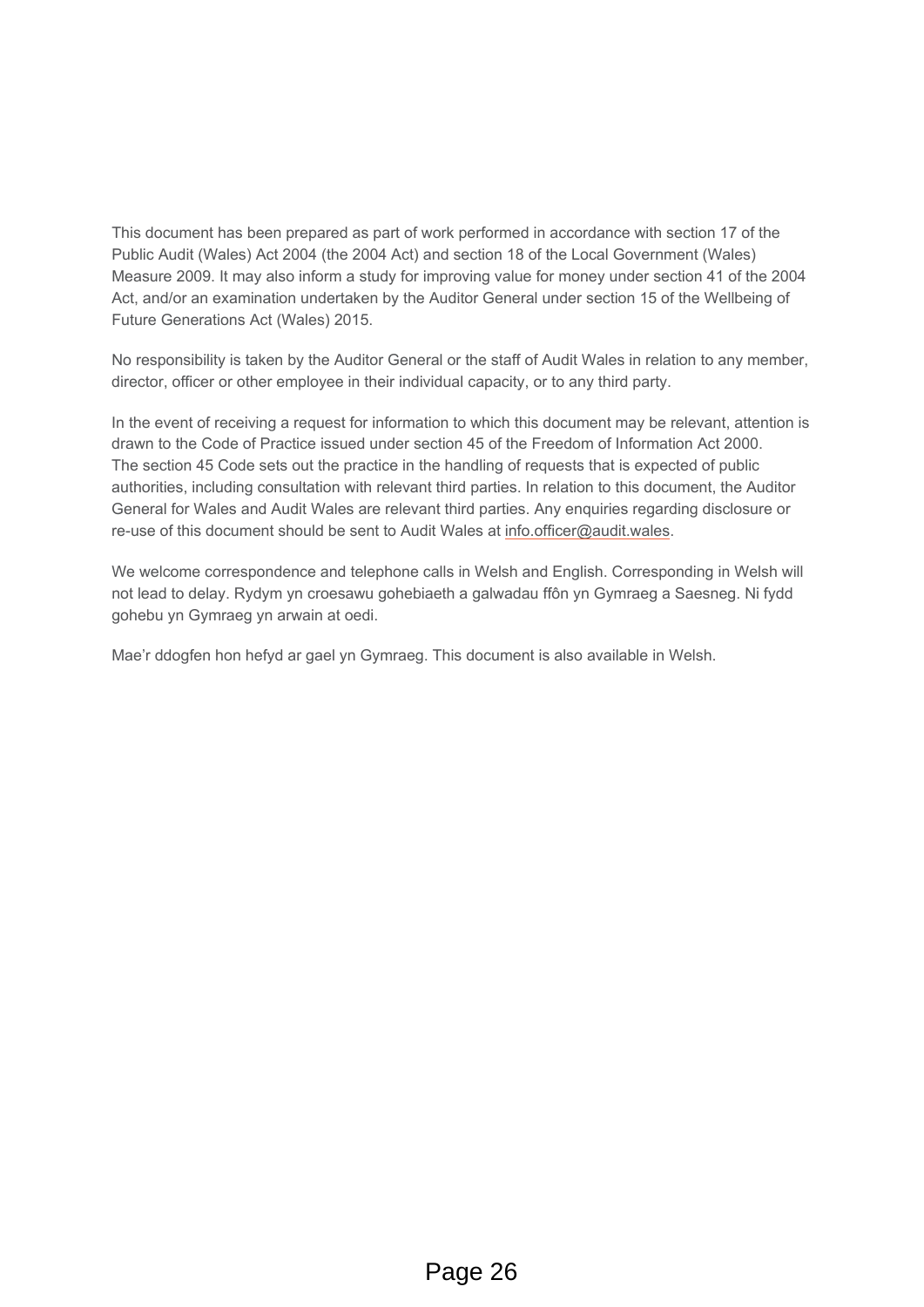# **Contents**

Improved financial planning and better-than-expected Welsh Government settlements mean the Council is better placed to maintain its financial sustainability over the short term, but challenges remain to fully close budget gaps over the medium term.

| What we looked at and why                                                                                                                                                                                                                                     |                 |  |  |  |
|---------------------------------------------------------------------------------------------------------------------------------------------------------------------------------------------------------------------------------------------------------------|-----------------|--|--|--|
| Proposals for improvement                                                                                                                                                                                                                                     |                 |  |  |  |
| Improved financial planning and better-than-expected Welsh Government settlements<br>mean the Council is better placed to maintain its financial sustainability over the short<br>term, but challenges remain to fully close budget gaps over the medium term | 6               |  |  |  |
| The immediate impact of COVID-19 on the Council's financial sustainability has<br>been mitigated by additional Welsh Government funding                                                                                                                       | 6               |  |  |  |
| The Council continues to develop a more sustainable approach to financial<br>planning and recognises the need to understand the ongoing financial impact of<br>the pandemic                                                                                   | 7               |  |  |  |
| The Council is increasing its useable reserves and remains committed to doing<br>so over the medium term                                                                                                                                                      | 10              |  |  |  |
| The Council's overall performance against budget is improving and, whilst some<br>service areas continue to overspend, the Council is taking steps to help address<br>some of these budget pressures                                                          | 12 <sup>2</sup> |  |  |  |
| The Council has developed a more sustainable approach to savings planning<br>but further challenges remain to identify sufficient savings to fully close the<br>estimated medium-term funding gap                                                             | 14              |  |  |  |
| The Council's liquidity position remains the lowest in Wales                                                                                                                                                                                                  | 16              |  |  |  |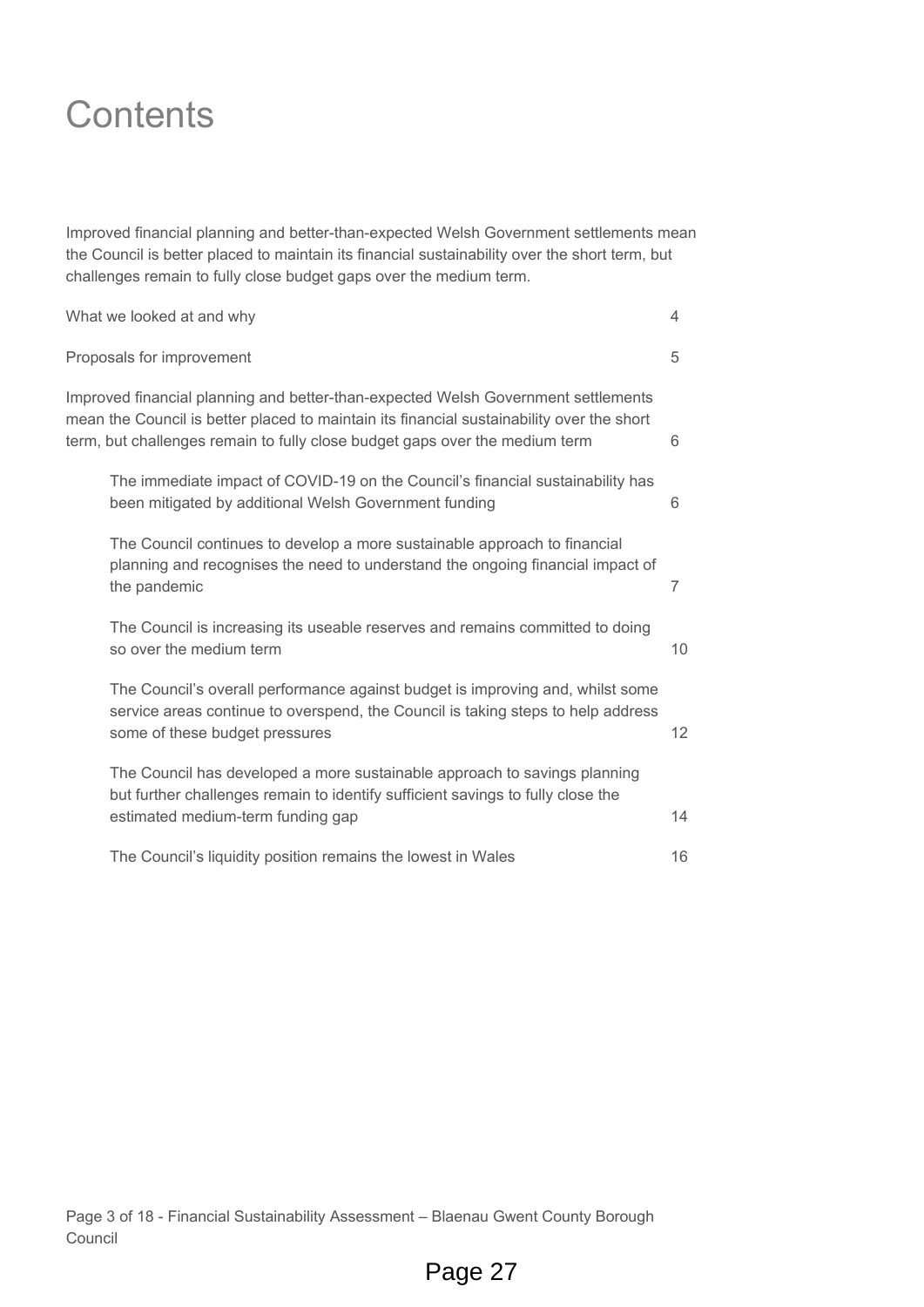## What we looked at and why

- 1 We undertook this assessment as financial sustainability continues to be a risk to councils putting in place proper arrangements to secure value for money in the use of resources. In part, this was informed by the experiences of some councils in England, our knowledge of the financial situation in councils in Wales, and the general trend of decreasing resources for local government combined with rising demand for some services. We undertook a similar project in 2019-20, before the COVID-19 pandemic.
- 2 Our 2020-21 assessment on councils' financial sustainability was in two phases. Phase 1 was a baseline assessment of the initial impact of COVID-19 on local councils' financial position. Phase 1 drew on: the year-end position for 2019-20; the position at the end of quarter 1 for 2020-21; and projections for quarter 2 for 2020- 21. Following Phase 1, in October 2020 we published a national summary report – **Financial Sustainability of Local Government as a result of the COVID-19 Pandemic**<sup>[1](#page-3-0)</sup>. We found that councils and the Welsh Government have worked well together to mitigate the impact of the pandemic to date, but the future sustainability of the sector is an ongoing challenge.
- 3 The pandemic has had an immediate and profound effect on public sector finances as a whole and, as a consequence, on councils' financial position. The summary report set a high-level baseline position, including the reserves position of local councils before the pandemic. It also set out the initial financial implications of the pandemic for local councils and the scale of the anticipated challenge going forward.
- 4 This report concludes phase 2 of our financial sustainability assessment work during 2020-21. As part of this we are producing a local report for each of the 22 principal councils in Wales.
- 5 We undertook this assessment during February 2021 and March 2021.

<span id="page-3-0"></span><sup>1</sup> Audit Wales, [Financial Sustainability of Local Government as a Result of the COVID-19](https://www.audit.wales/sites/default/files/2020-11/Financial%20Sustainability%20of%20LG-english.pdf)  [Pandemic,](https://www.audit.wales/sites/default/files/2020-11/Financial%20Sustainability%20of%20LG-english.pdf) October 2020.

Page 4 of 18 - Financial Sustainability Assessment – Blaenau Gwent County Borough Council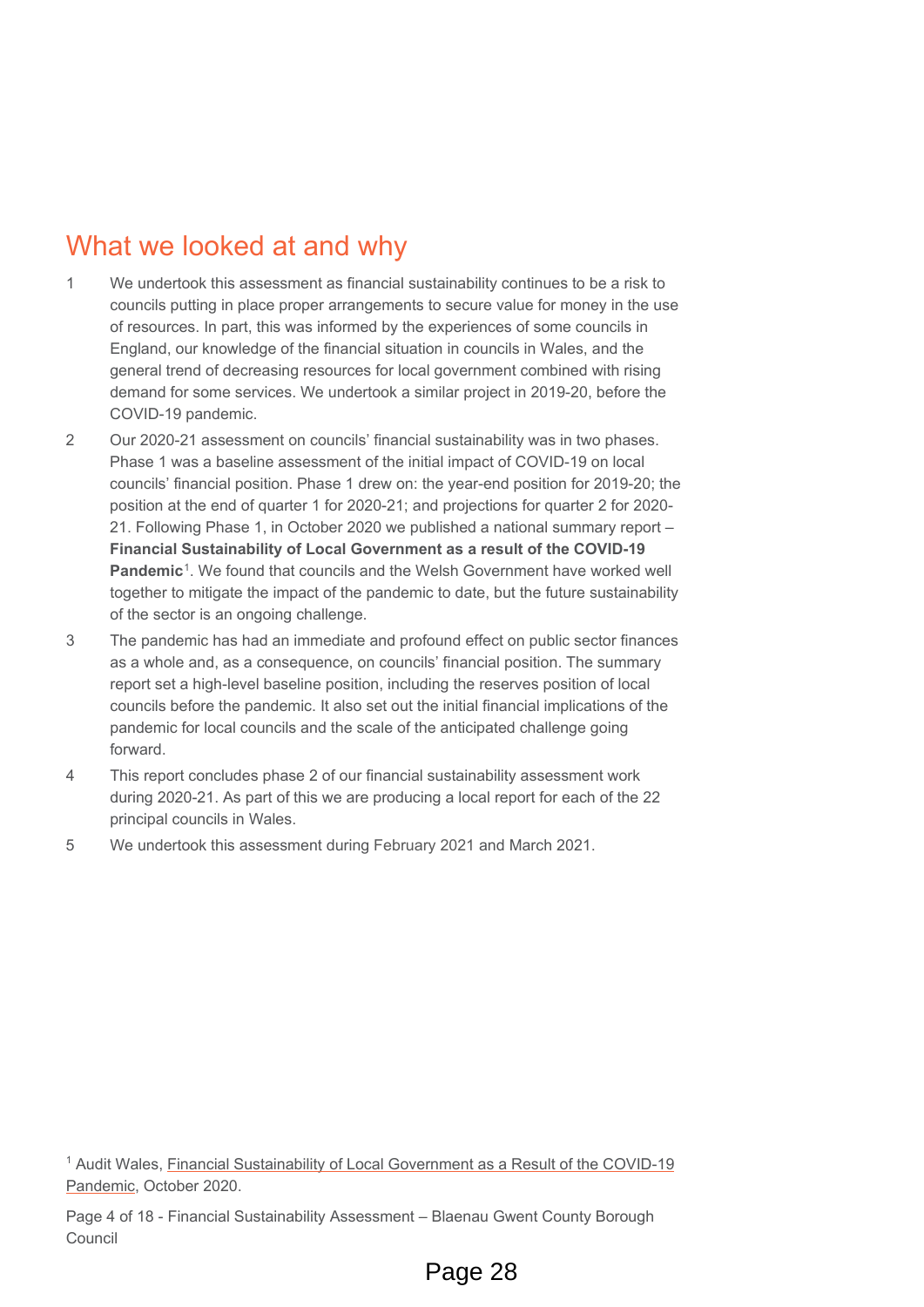# Proposals for improvement

#### **Exhibit 1: proposals for improvement**

The table below sets out the proposals for improvement that we have identified following this review.

#### **Proposals for improvement**

- P1 To ensure its Medium Term Financial Strategy predicts future funding requirements as accurately as possible, the Council should:
	- regularly review its cost pressure estimates for years two to five to ensure they are reasonable and reflect recent levels of cost pressures.
- P2 To bridge its estimated future funding gap and contribute to strengthening its financial sustainability the Council should:
	- continue to develop and deliver new proposals under its Bridging the Gap programme.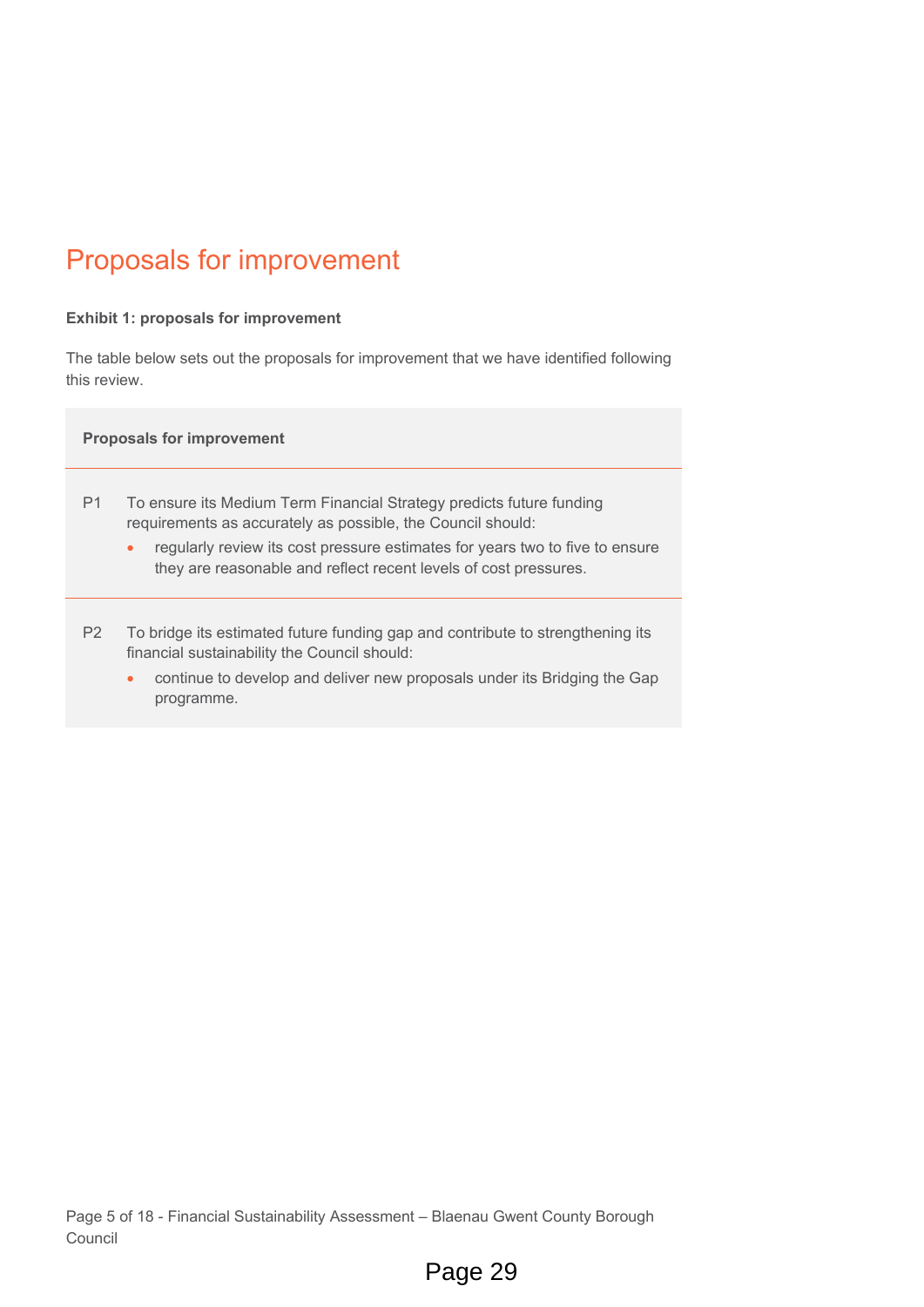Improved financial planning and better-thanexpected Welsh Government settlements mean the Council is better placed to maintain its financial sustainability over the short term but challenges remain to fully close budget gaps over the medium term

### **The immediate impact of COVID-19 on the Council's financial sustainability has been mitigated by additional Welsh Government funding**

6 This section sets out the impact that COVID-19 has had to date on the Council's financial position and the extent to which this has been mitigated by additional funding from the Welsh Government.

#### **What we found**

- 7 The Council estimates that it will incur additional costs of £8 million and income losses of £3 million in 2020-21 due to the pandemic. The Council anticipates that most of these costs will be funded by the Welsh Government's Hardship Fund.
- 8 Further to this, the Council also received additional Welsh Government funding in relation to council tax support and a range of further COVID-19-related grants were awarded shortly before the year-end.
- 9 In total, the Council anticipates it will receive approximately £12.2 million of additional funding from the Welsh Government in 2020-21. This is set out in **Exhibit 2** below. The total excludes funding where the Council acts as an agent, distributing funds from the Welsh Government to third parties.

#### **Exhibit 2: the cost to the Council of COVID-19 over 2020-21[2](#page-5-0)**

The table below shows the Council's estimated additional expenditure and lost income over 2020-21, as a result of COVID-19 and how much of this was mitigated by extra funding from the Welsh Government.

The additional amount the Council estimates it will have spent as a result of COVID-19 over 2020-21. £8.4 million

<span id="page-5-0"></span><sup>2</sup> Source: provided by the Council June 2021

Page 6 of 18 - Financial Sustainability Assessment – Blaenau Gwent County Borough Council

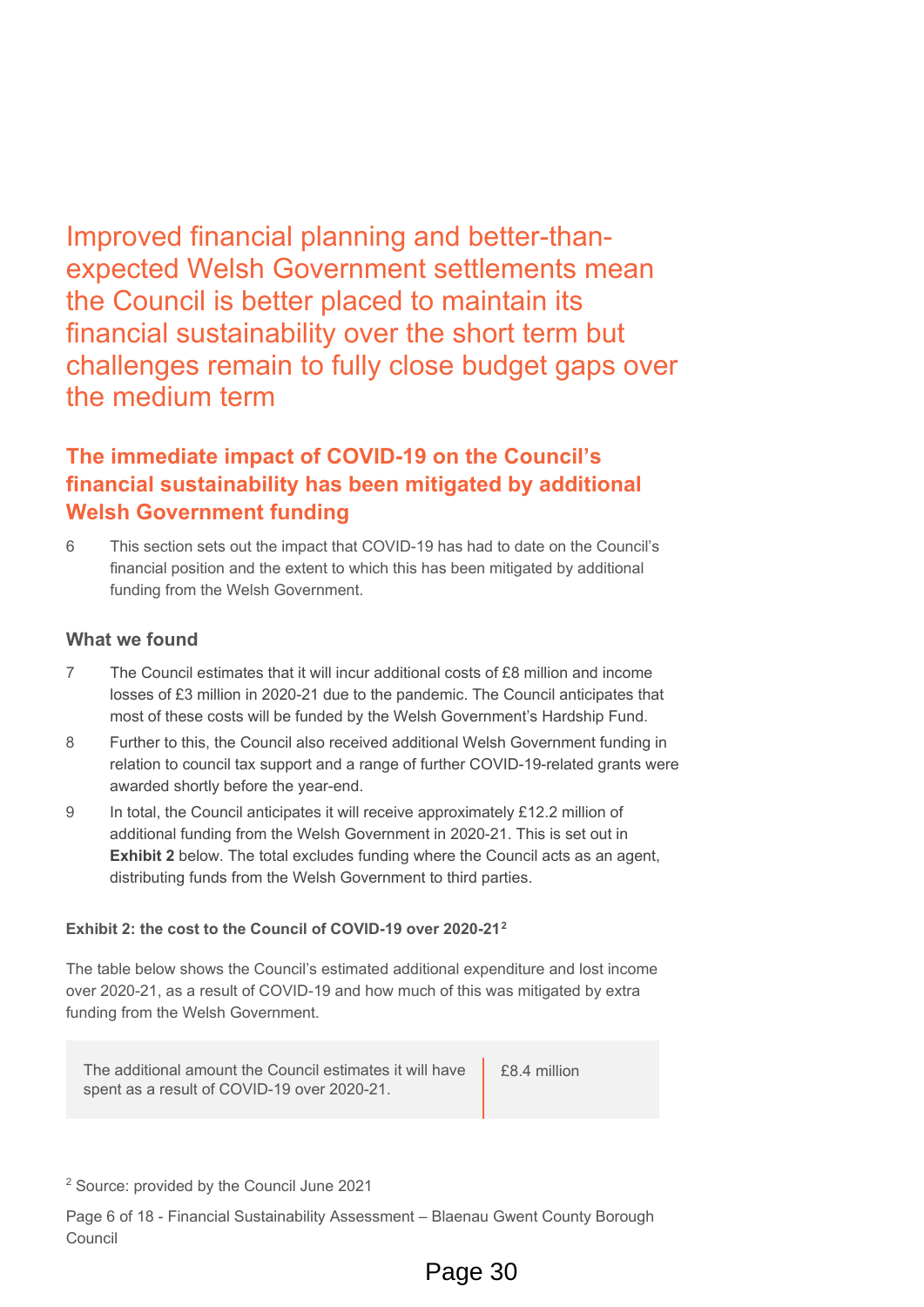| The amount of income the Council estimates it will<br>have lost as a result of COVID-19 over 2020-21.                                                                                                                                           | £2.3 million  |
|-------------------------------------------------------------------------------------------------------------------------------------------------------------------------------------------------------------------------------------------------|---------------|
| The amount of additional funding the Council estimates<br>it will receive from the Welsh Government over 2020-21<br>to mitigate the impact of COVID-19:<br>Hardship fund - £10.4 million<br>۰<br>Other COVID-19-related grants $- £1.8$ million | £12.2 million |
| The cost to the Council of COVID-19 over 2020-21<br>after extra funding from the Welsh Government is taken<br>into account.                                                                                                                     | £0.3 million  |

- 10 In June 2020, the Executive Committee received a report on the impact of the pandemic on the Council's financial position and its Bridging the Gap programme. Since then, the Council has continued to review the financial risks of the pandemic and this is reflected in the Medium Term Financial Strategy (MTFS), budget monitoring reports for 2020-21 and the budget setting papers for 2021-22.
- 11 The Council has begun considering the impact of the pandemic on local residents and businesses and how this could affect some council services. For example, the Council has modified the forecast savings and timeframe for maximising income from its industrial units given the impact of COVID-19 on local businesses. The Council has also considered residents' ability to pay more for council services when considering fees and charges increases for 2021-22.

### **The Council continues to develop a more sustainable approach to financial planning and recognises the need to understand the ongoing financial impact of the pandemic**

#### **Why strategic financial planning is important**

12 A clear and robust financial strategy is important to identify the likely level of funding available to a council, as well as the anticipated level of demand for, and cost of, providing services. Given the recent and anticipated funding pressures facing all councils it is also important to identify how it intends to respond to those pressures, and particularly how they will meet projected funding gaps.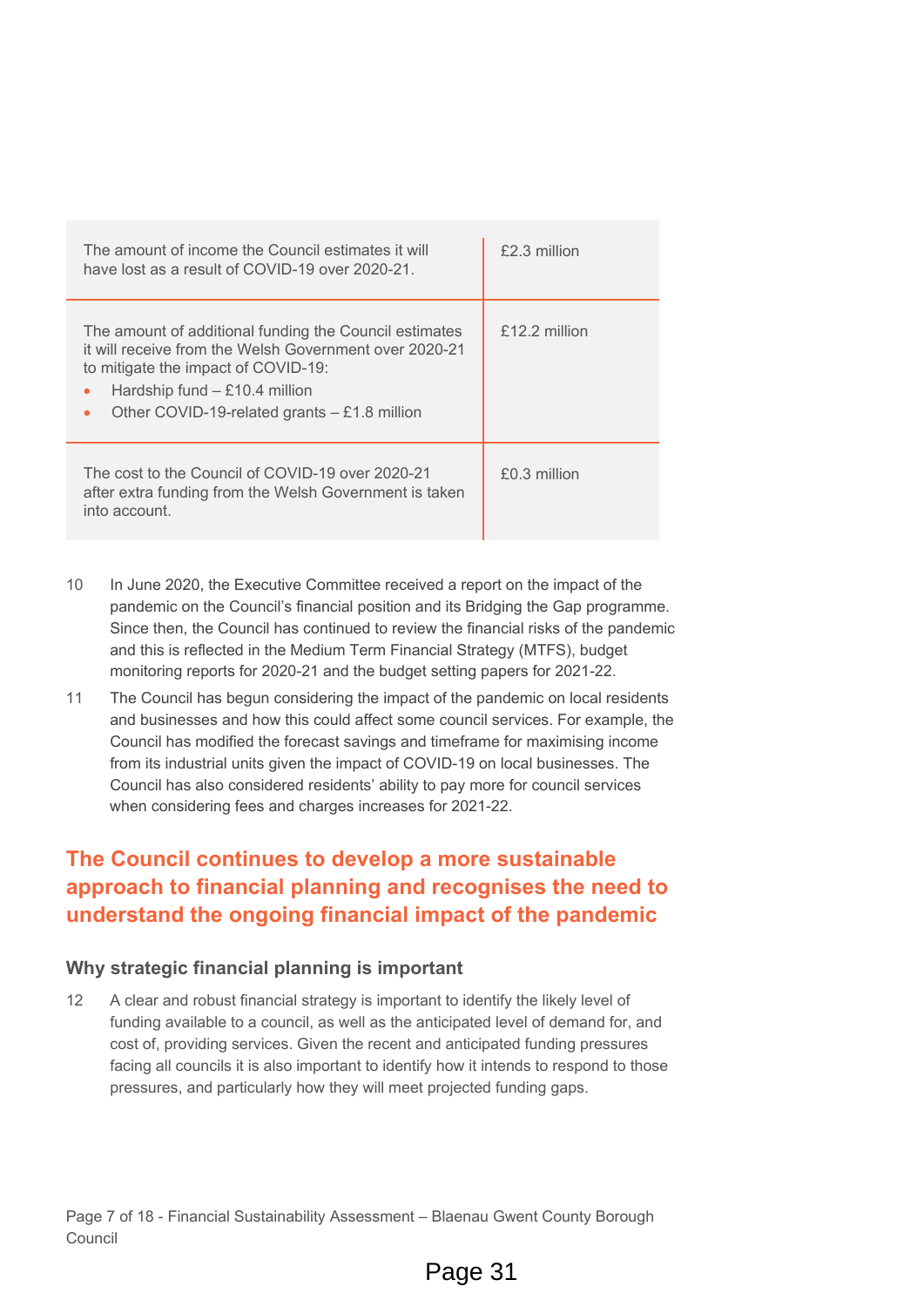#### **What we found**

- 13 Last year, we found that the Council was developing a more sustainable financial strategy, but it was too early to assess whether this would strengthen financial resilience over the medium term.
- 14 The Council has a well-developed MTFS which sets out the forecast funding gap for 2021-22 through to 2025-26. **Exhibit 3** shows that the Council has no forecast funding gap for 2021-22 (it estimates a surplus of £1.3 million) but there remains a £2.4 million gap for 2022-23 and £4.5 million for 2023-24.

#### **Exhibit 3: the Council has a total projected funding gap for the three years 2021-22 to 2023-24 of £6.9 million**



This graph shows the funding gap that the Council has identified for the following three  $vears<sup>3</sup>$  $vears<sup>3</sup>$  $vears<sup>3</sup>$ .

15 The latest MTFS and budget papers contain detailed forecasts for financial pressures in 2021-22, but only limited cost pressures have been identified for the remaining four years of the MTFS. The MTFS includes a provision of £1 million a year for unidentified pressures from 2022-23. However, in recent years, cost and growth pressures identified as part of the budget setting process have exceeded £1 million, ranging from £1.5 million to £2.1 million. It would be prudent, therefore, for the Council to review this estimate each year to ensure it reflects recent levels of cost pressures.

<span id="page-7-0"></span><sup>3</sup> Source: Revenue Budget 2021-22 report presented to the Council on 4 March 2021

Page 8 of 18 - Financial Sustainability Assessment – Blaenau Gwent County Borough Council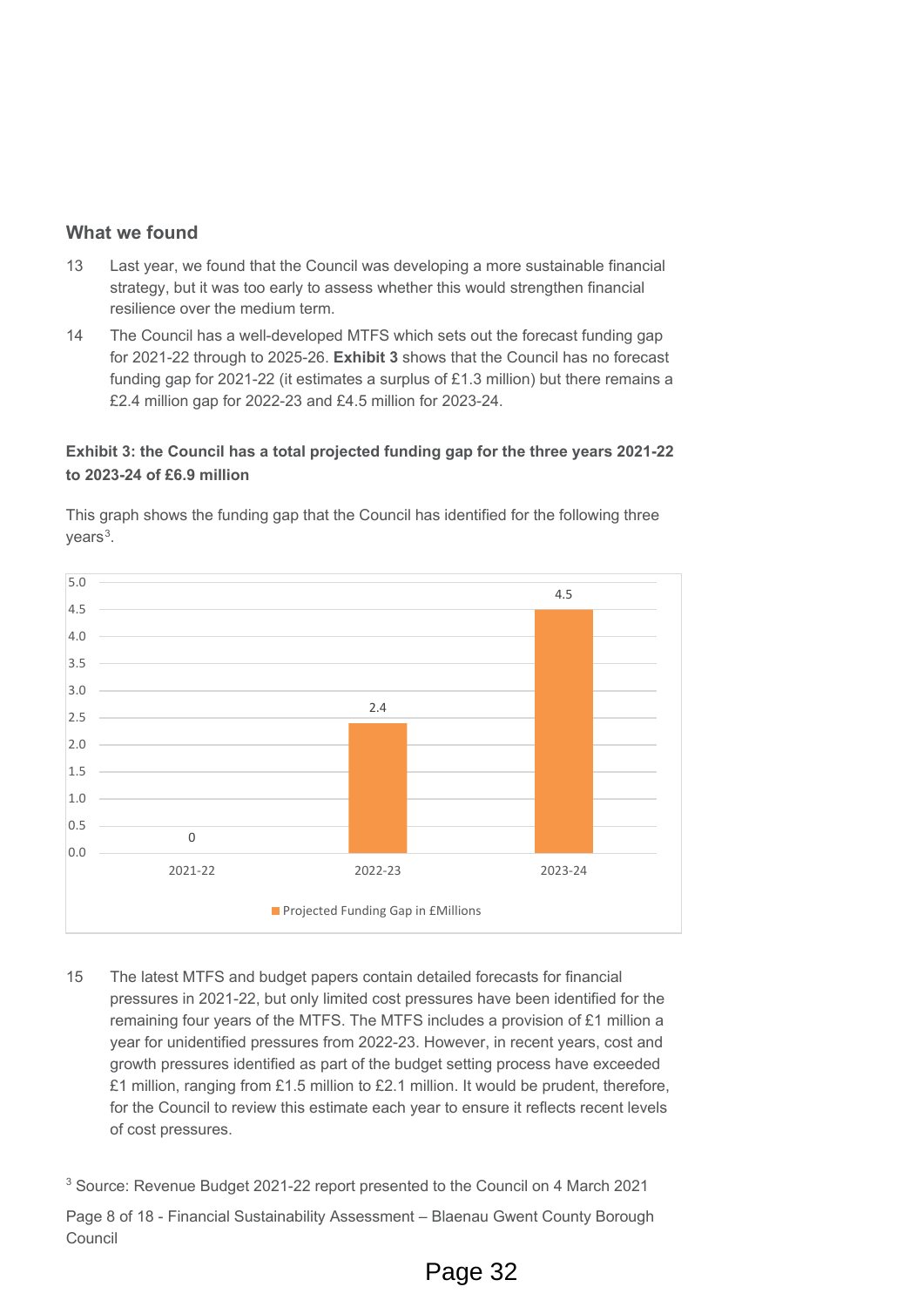- 16 The Council undertakes more detailed work to identify the extent of cost pressures through the annual budget process. This work considers the:
	- likely continuation of existing cost pressures into the following year;
	- portfolios' ability to mitigate the pressures within existing budgets;
	- impact of COVID-19:
	- changes in demand for services; and
	- cost pressures experienced by other local authorities.
- 17 Pressures that cannot be managed within the portfolio are considered as part of the budget setting process and undergo challenge from both officers and members. Where deemed necessary, the Council adjusts base budgets to respond to budget pressures.
- 18 To inform financial planning and identify their projected funding gaps, all councils make assumptions about factors that will impact on the amount of funding they will have available in future years. The Council's assumptions in its MTFS provide a balanced forecast at the time of its publication when compared with the assumptions made by all councils across Wales.
- 19 The Council regularly reviews and challenges the assumptions in its MTFS. Officers broadly adopt a prudent approach and are able to explain the reasoning behind the assumptions. However, the funding gap may increase if cost pressures in future years exceed the £1 million estimate included in the MTFS and are not entirely offset by some of the other, more prudent, assumptions.
- 20 The Council has identified some changes in demand for services during the pandemic – an increase in community meals, for example – but has not yet completed a systematic review of the impact of COVID-19 on future demand for services. As the Council's focus shifts towards recovery from the pandemic, it plans to review the impact of COVID-19 on its communities and the future impact this is likely to have on services. This will help ensure that the MTFS reflects the ongoing financial impact of the pandemic.
- 21 Bridging the Gap remains the Council's main method of closing future funding gaps over the medium to long term. However, the Council has not been able to take forward all the Bridging the Gap savings and income generation initiatives intended in 2020-21 due to COVID-19. As a result, the Council has had to revise the amount of savings included for future years of the MTFS and now expects to achieve a minimum of £0.8 million to £1.1 million of new savings each year. The funding gap in **Exhibit 3** is the residual gap remaining once the minimum level of Bridging the Gap savings has been applied.
- 22 Further work is therefore required to identify additional savings to close the funding gap. The Council acknowledges that additional savings proposals may be required if existing Bridging the Gap proposals are insufficient to fully close the gap. However, the Council prefers to focus on long-term approaches to close the remaining gap rather than reinstating annual Financial Efficiency Projects. The Council has additional Bridging the Gap proposals to take forward and the

Page 9 of 18 - Financial Sustainability Assessment – Blaenau Gwent County Borough Council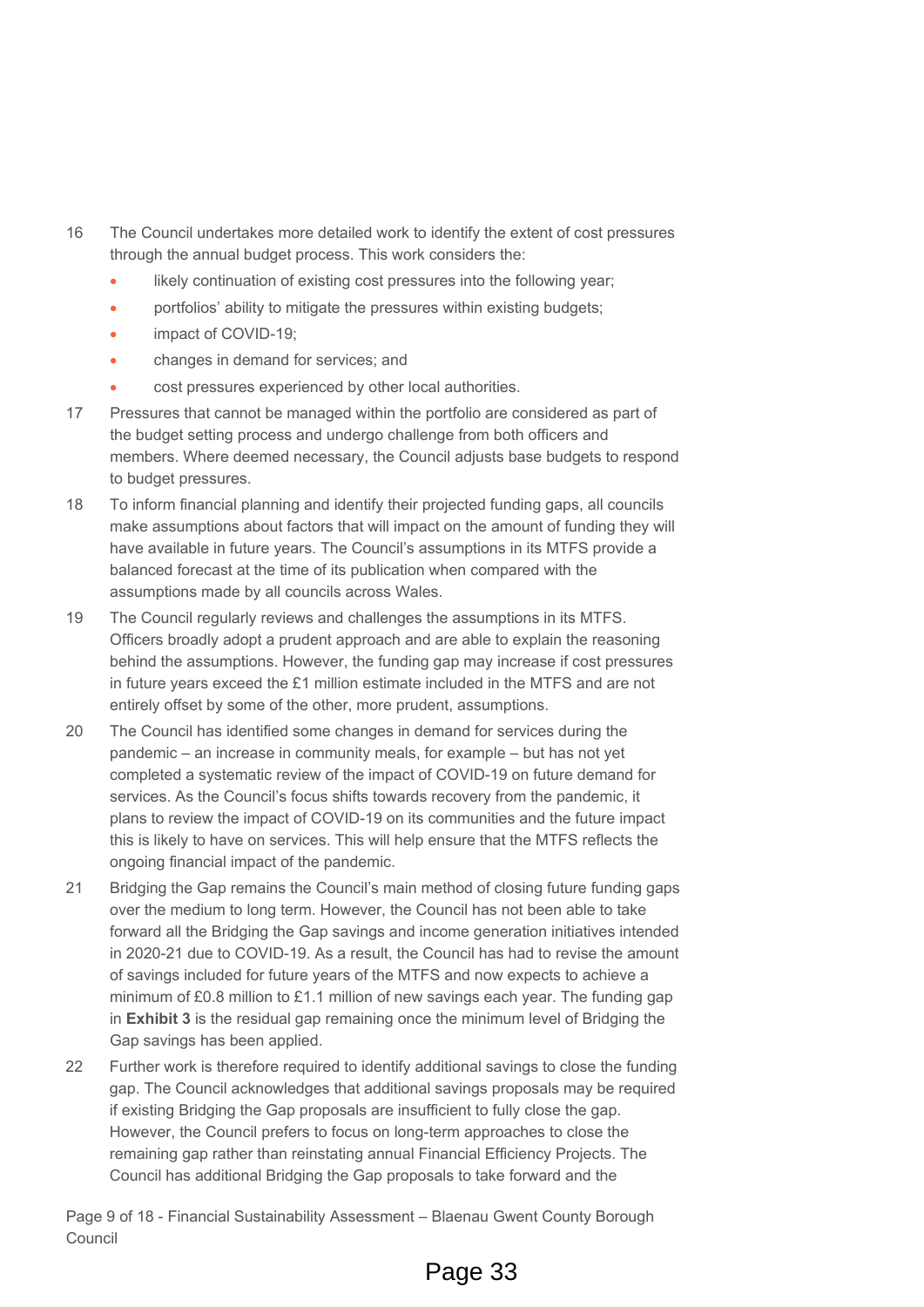pandemic has presented other opportunities for savings. For example, changes to working arrangements as a result of the pandemic have accelerated the Council's plans to vacate the Civic Centre. In March 2021, the Council agreed to change its operating model and working arrangements, including permanently vacating the Civic Centre. This is expected to save the Council around £1.5 million over five years and will further reduce the forecast budget gap.

23 In addition, the Council is establishing an earmarked reserve using forecast budget surpluses to help mitigate against financial challenges in later years of the MTFS.

### **The Council is increasing its useable reserves and remains committed to doing so over the medium term**

#### **Why sustainable management of reserves is important**

24 Healthy levels of useable reserves are an important safety net to support financial sustainability. As well as being available to fund unexpected funding pressures, useable reserves can also be an important funding source to support 'invest to save' initiatives designed to reduce the ongoing cost of providing services. Councils that show a pattern of unplanned use of reserves to plug gaps in their revenue budget that result in reductions of reserve balances reduce their resilience to fund unforeseen budget pressures in future years.

#### **What we found**

- 25 Last year, we found that the Council's general fund was in line with its reserves strategy and that the Council was taking steps to increase its level of useable reserves following unsustainable use in previous years.
- 26 In 2018-19, using contributions agreed as part of the budget setting process and from windfall payments, the Council added £0.4 million to its General Fund. In 2019-20, it added a further £0.5 million to the Fund, taking it to £6.4 million, an increase of 16% over two years.
- 27 **Exhibit 4** below sets out the Council's strengthening total useable reserves position. Although the Council's balances remain lower than the Wales average, its position has improved from the lowest in Wales in 2016-17 and 2017-18 to the sixth lowest in 2019-20.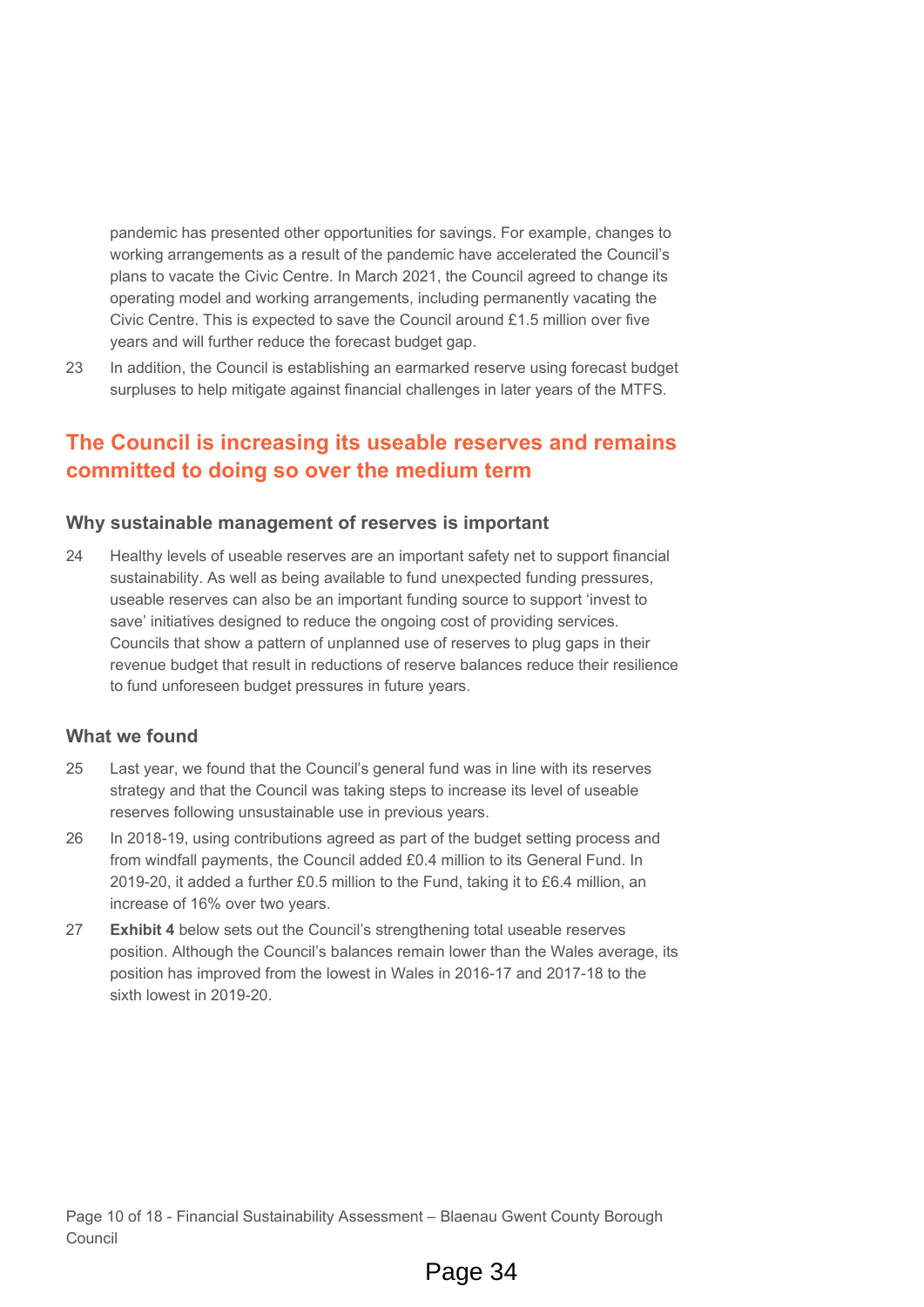#### **Exhibit 4: amount of reserves versus annual budget**

This exhibit shows the amount of usable reserves the Council had during 2020-21 and the previous four years as a proportion of the net cost of the services the Council delivers.

|                                                                                              | 2016-17 | 2017-18 | 2018-19 | 2019-20 | 2020-21 |
|----------------------------------------------------------------------------------------------|---------|---------|---------|---------|---------|
| Net Cost of Services in<br>£ millions $4$                                                    | 146.2   | 147.0   | 146.3   | 148.2   | 145.8   |
| <b>Total Useable Reserves</b><br>in $E$ millions $5$                                         | 12.9    | 10.6    | 12.7    | 14.7    | 28.6    |
| <b>Total Useable Reserves</b><br>as a percentage of the<br>net cost of services <sup>6</sup> | 8.8%    | $7.2\%$ | 8.7%    | $9.9\%$ | 19.6%   |
| Comparison with the<br>other councils of Wales                                               | 22      | 22      | 21      | 17      |         |

- 28 The Council expects to add a further £1.4 million to the General Fund in 2020-21. The Council is also committed to strengthening its reserves over the medium term and its MTFS includes a £0.2 million contribution to the General Fund each year until 2025-26.
- 29 Further to this, the Council is also taking steps to strengthen its useable earmarked reserves. A report to elected members in March 2021 forecast a useable earmarked reserves balance of £9.2 million at the end of 2020-21 – up £0.9 million on the previous year. However, following additional year-end funding from the Welsh Government, the Council now expects to add £12.5 million to earmarked reserves. The final budget proposals for 2021-22 also include a £1.1 million contribution to earmarked reserves.
- 30 As well as increasing its low reserves balances, the Council recognises the need to effectively manage their use to ensure that reserves are not used in an unplanned manner or to support revenue budgets.
- 31 The Council's proactive actions to strengthen its useable reserves balances will place it in a stronger position to meet future financial challenges. This is particularly important given the uncertainty over Welsh Government funding for COVID-related

<span id="page-10-0"></span><sup>4</sup> Value used is the net cost of services charged to the general fund from the Expenditure Funding Analysis, less any Housing Revenue Account cost of services, plus precepts, levies and debt interest. Source: 2016-17 to 2019-20: Statement of Accounts; 2020-21: provided by the Council

<span id="page-10-1"></span><sup>5</sup> By usable reserves we mean the total general fund balance, together with earmarked reserves that councils are not legally prevented from redirecting to use for another purpose. Source: 2016-17 to 2019-20: Statement of Accounts; 2020-21: provided by the Council

<span id="page-10-2"></span><sup>6</sup> Audit Wales calculation.

Page 11 of 18 - Financial Sustainability Assessment – Blaenau Gwent County Borough Council

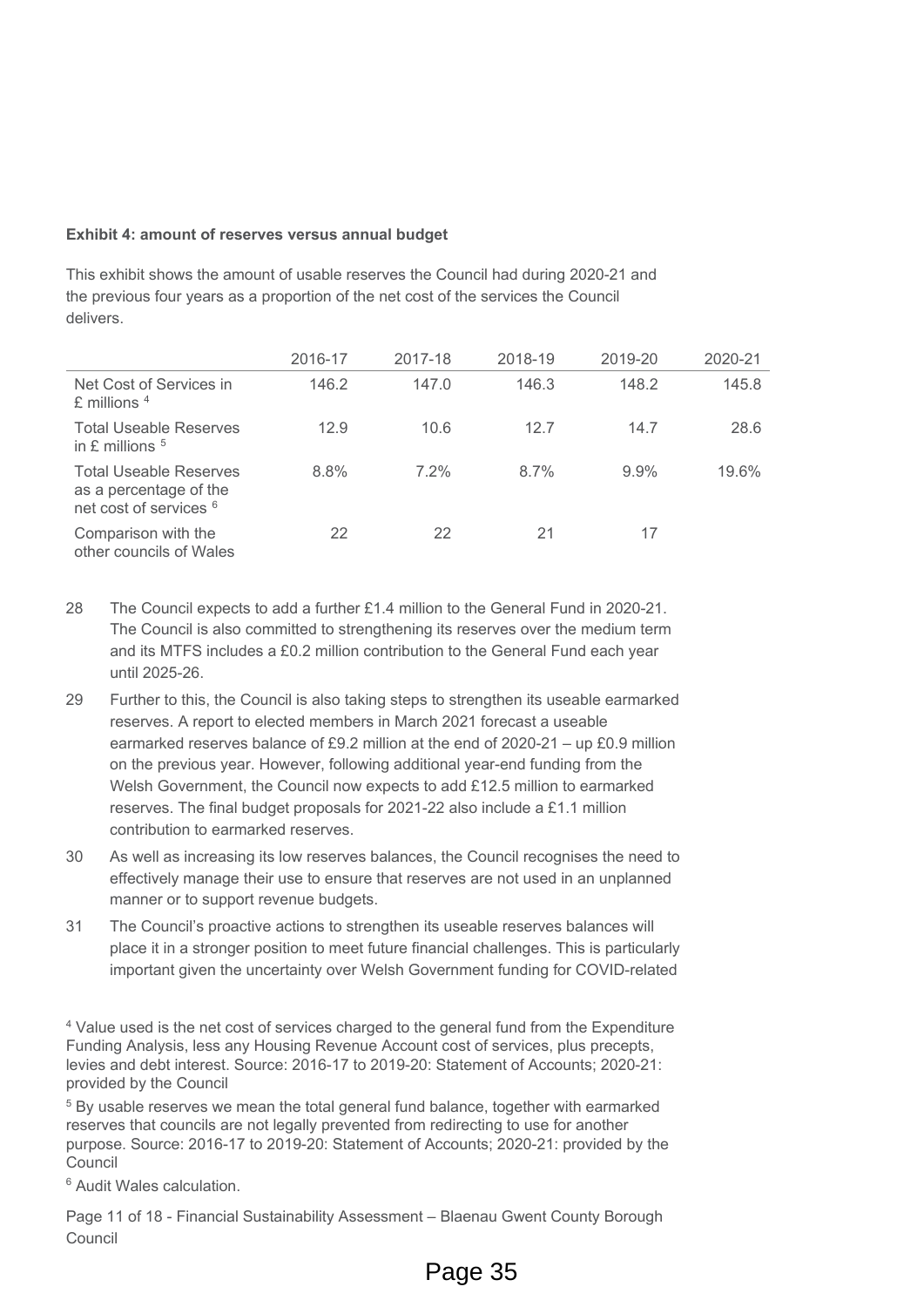costs over the medium term and the potential ongoing impact the pandemic may have on achieving Bridging the Gap savings.

### **The Council's overall performance against budget is improving and, whilst some service areas continue to overspend, the Council is taking steps to help address some of these budget pressures**

#### **Why accurately forecasting expenditure is important**

32 It is important that overspending and underspending are kept under control and that actual expenditure is as close to the levels planned as possible. A council that is unable to accurately forecast and plan expenditure runs the risk of creating unforeseen financial pressures that may compromise the ability to set a balanced budget. Significant patterns of underspending may be reducing the ability of a council to deliver its key objectives or meet its statutory responsibilities.

#### **What we found**

- 33 Last year, we found that the Council had a recent history of overspending against its budget, but the amount of year-end overspends was reducing.
- 34 In 2019-20, the Council subsequently delivered a £0.5 million (0.3%) surplus.
- 35 The Council's month-9 budget monitoring report forecasts a £0.55 million underspend in 2020-21 once COVID-related costs and funding are accounted for. However, at the time of our fieldwork, the Council had received notification from the Welsh Government of additional COVID-19-related grant funding. This has resulted in a year-end surplus of £9.2 million. The Council plans to use this surplus to increase its useable reserves balances to provide it with greater financial resilience.

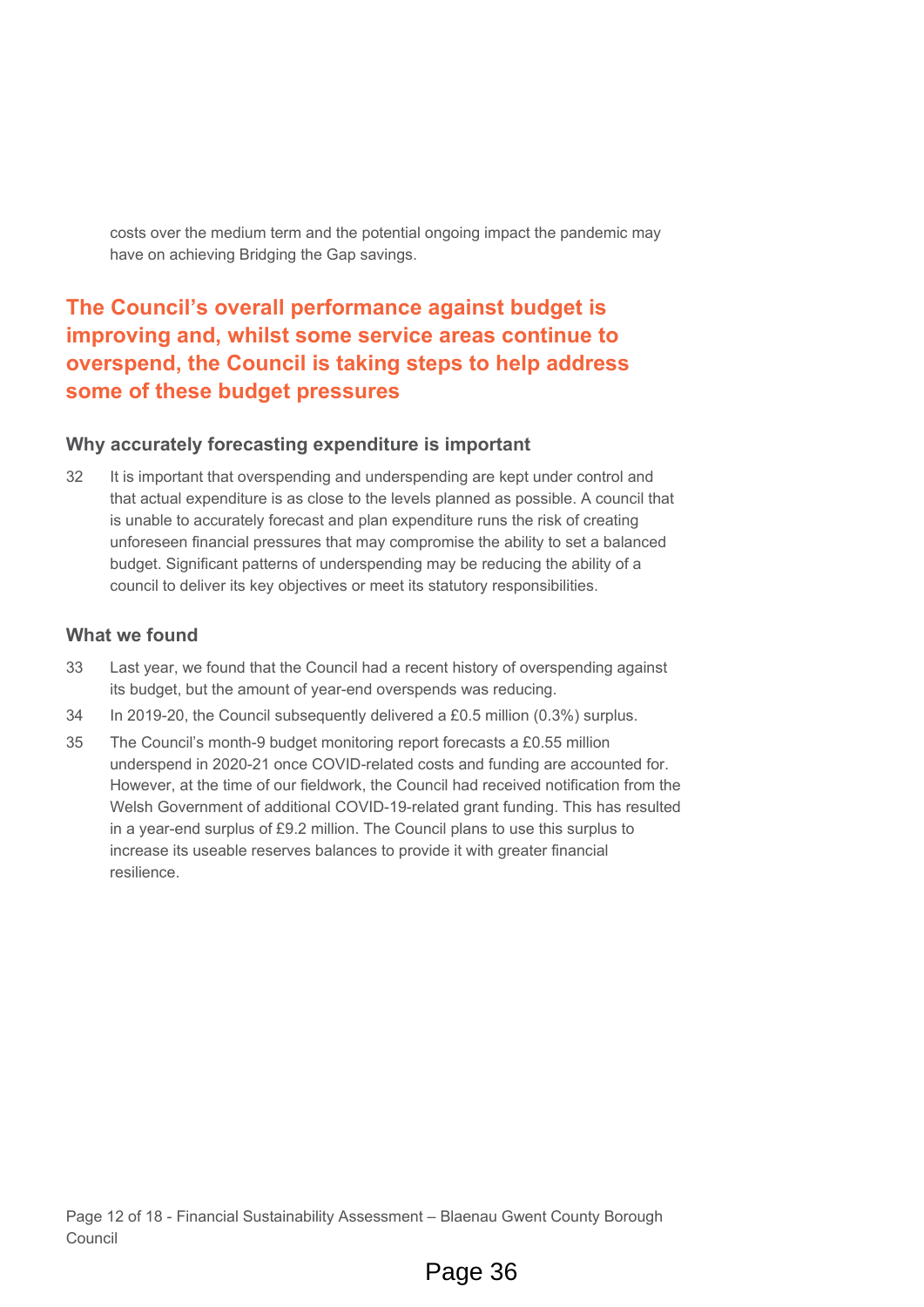#### **Exhibit 5: amount of overspend/underspend relative to total net revenue budget**

The following exhibit shows the amount of overspend or underspend for the Council's overall net revenue budget for the last five years.

|                                                          | 2016-17 | 2017-18   | 2018-19    | 2019-20 | 2020-21 |
|----------------------------------------------------------|---------|-----------|------------|---------|---------|
| Original Net revenue budget<br>$£$ millions <sup>7</sup> | 137.5   | 144.6     | 145.4      | 147.3   | 152.1   |
| Actual Net Revenue Outturn <sup>8</sup>                  | 137.4   | 145.3     | 145.5      | 146.8   | 142.9   |
| Amount of overall<br>surplus/overspend 9                 | 0.07    | (0.7)     | (0.1)      | 0.5     | 9.2     |
| Percentage difference from net<br>revenue budget         | 0.05%   | $(0.5\%)$ | $(0.01\%)$ | 0.3%    | 6.4%    |

- 36 We reported last year that underspends in some service areas balanced overspends in other areas. This remained the case in 2019-20 and a similar position is forecast for 2020-21.
- 37 Many cost pressures and overspends in 2020-21 are related to additional expenditure or lost income caused by COVID-19. However, some Council services have recurring overspends which pre-date the pandemic. These include:
	- Children's Services, particularly costs relating to looked after children; and
	- Community Services, particularly costs related to waste services.
- 38 In response to ongoing pressures in Children's Services, the Council implemented a range of preventative initiatives which has helped to reduce the number of looked-after children. Legal fees relating to looked-after children remain a key cost pressure and the Council is exploring options for collaborative legal services provision with neighbouring local authorities.
- 39 Overspending portfolios must develop action plans to mitigate forecast cost pressures, and, where possible, contain the overspend within the portfolio. For example, regular overspends in the looked-after children budget have been offset by underspends elsewhere in Social Services resulting in a net underspend.
- 40 Other portfolios, such as Environment (which includes Community Services), have not been able to completely offset overspends within the portfolio and so these overspends impact on the Council's overall budget position.

<span id="page-12-0"></span><sup>7</sup> Source: Council Outturn reports for 2016-17 to 2019-20 and 2020-21 figures provided by the Council

<span id="page-12-1"></span><sup>8</sup> Source: Council Outturn reports for 2016-17 to 2019-20 and 2020-21 figures provided by the Council

<span id="page-12-2"></span><sup>9</sup> Audit Wales calculation

Page 13 of 18 - Financial Sustainability Assessment – Blaenau Gwent County Borough Council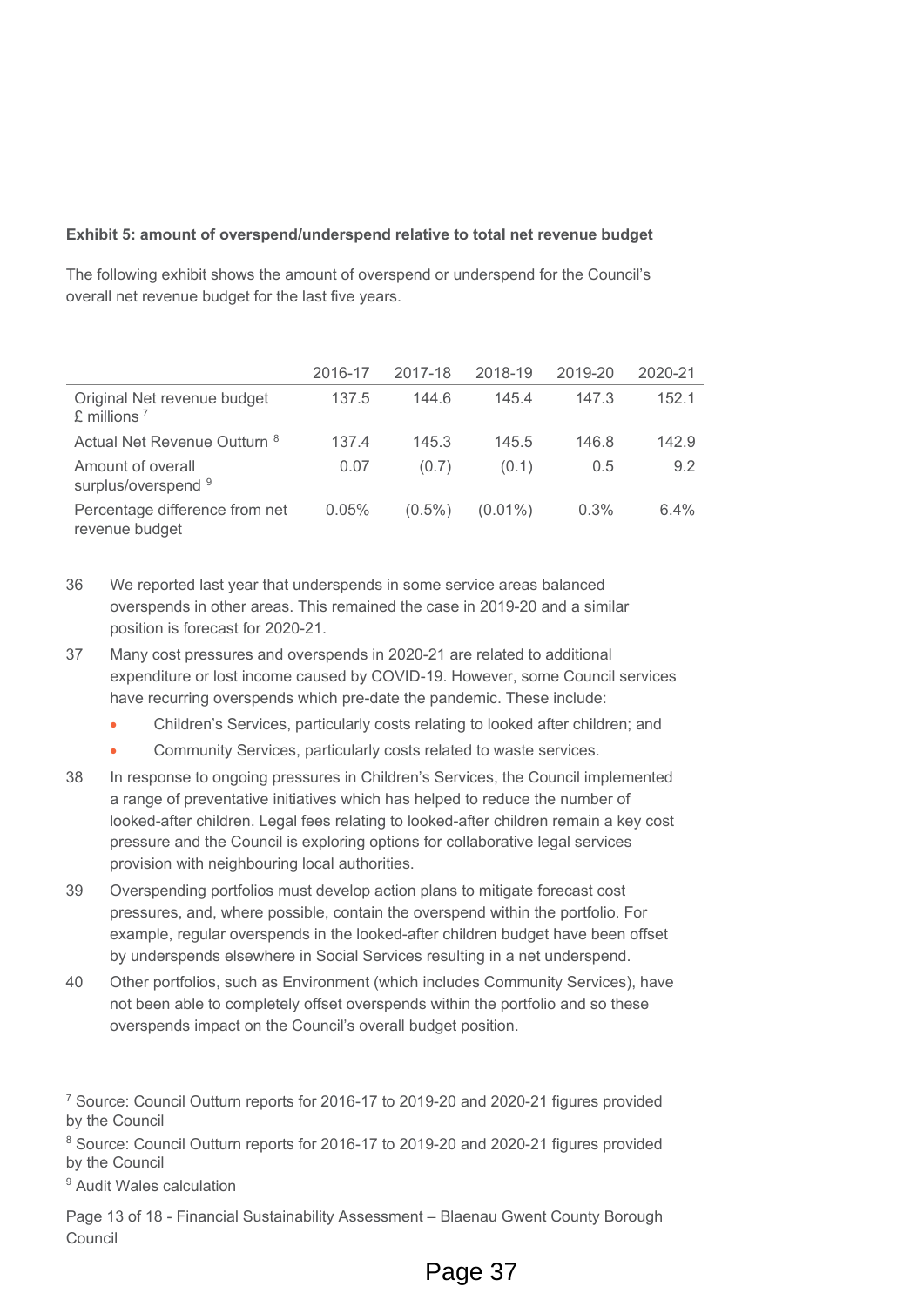41 A Cost Pressure Subgroup meets quarterly to challenge and assess progress against overspending portfolios' action plans. Cost pressures and mitigating actions are also reported in quarterly budget monitoring reports to the Joint Budget Scrutiny Committee and Executive Committee. However, not all quarterly updates to the action plan clearly demonstrate progress and the lack of timescales makes it difficult to determine whether actions are on track. The Council should consider adjusting the format of the action plan so that it more clearly demonstrates mitigating actions against each individual cost pressure, the timescale for completion, and progress that has been made in each quarter. The Council should also ensure that there is sufficient challenge where action plans are not being properly updated or where mitigating actions are not working.

### **The Council has developed a more sustainable approach to savings planning but further challenges remain to identify sufficient savings to fully close the estimated medium-term funding gap**

#### **Why the ability to identify and deliver savings plans is important**

42 The ability to identify areas where specific financial savings can be made, and to subsequently make those savings, is a key aspect of ensuring ongoing financial sustainability against a backdrop of increasing financial pressures. Where savings plans are not delivered, this can result in overspends that require the use of limited reserves whilst increasing the level of savings required in future years to compensate for this. Where savings plans are not delivered and service areas are required to make unplanned savings, this increases the risk either of savings not being aligned to the Council's priorities, or of 'short-term' solutions that are not sustainable over the medium term.

#### **What we found**

- 43 Last year, we found that the Council had a good track record of delivering planned savings but was shifting its approach to identify more sustainable long-term savings through Bridging the Gap programme.
- 44 In 2019-20, the Council continued to achieve most of its planned savings 98% of the £3.3 million planned.
- 45 In previous years, the Council's approach to savings planning focussed on identifying high numbers of individual financial efficiency projects on an annual basis. The Council has a good track record of delivering these savings, as shown in **Exhibit 6** below.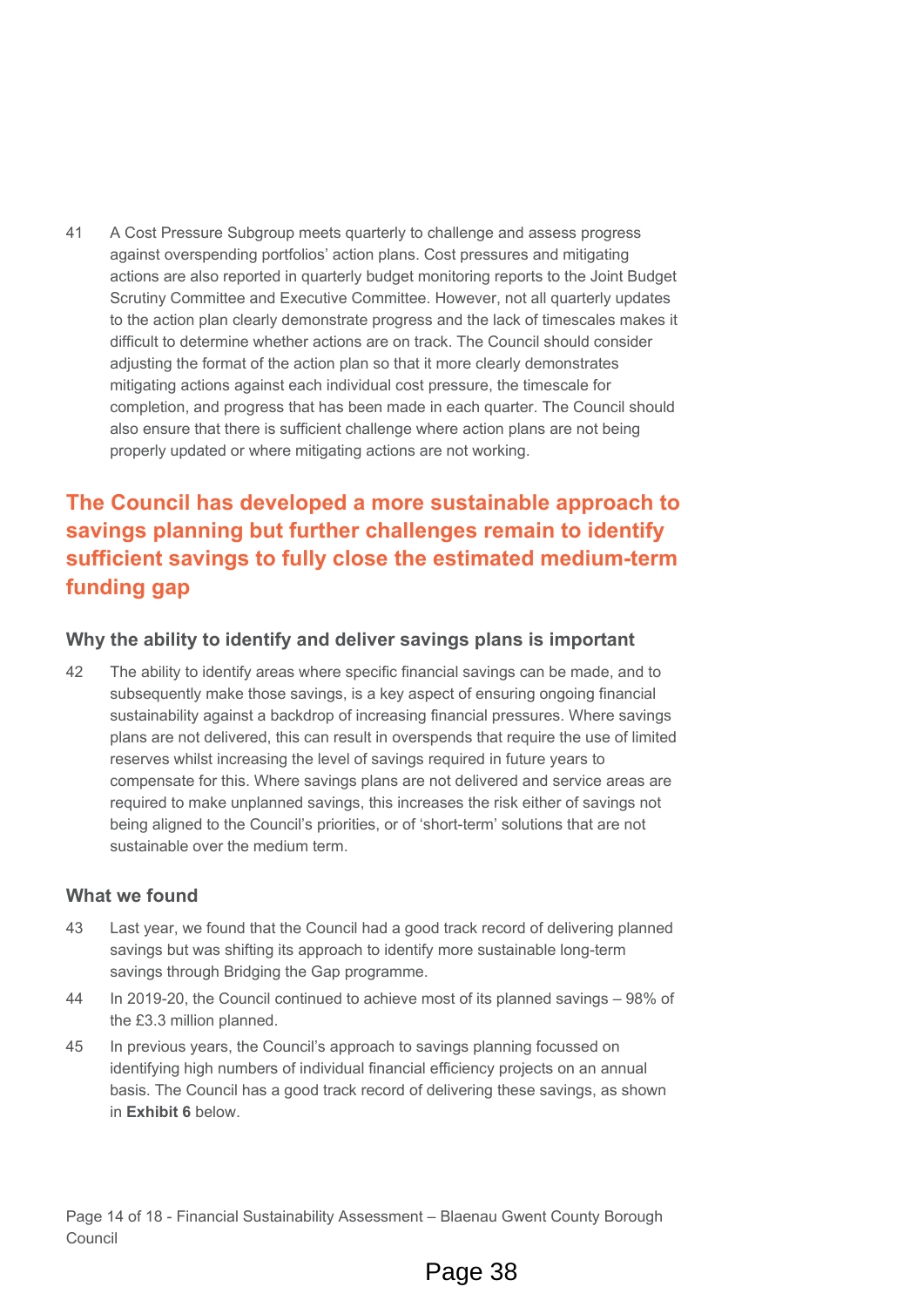#### **Exhibit 6: savings delivered as a percentage of planned savings**

The following exhibit sets out how much money the Council intended to save from its savings plans between 2017-18 and 2019-20, and how much of this it actually saved as well as estimated figures for 2020-21.

|                                                  | 2017-18 | 2018-19 | 2019-20 | 2020-21<br>estimate <sup>10</sup> |
|--------------------------------------------------|---------|---------|---------|-----------------------------------|
| Total planned savings in<br>$£$ millions $11$    | 4.8     | 3.8     | 3.3     | 1.5                               |
| Planned savings<br>achieved in $E$ millions $12$ | 4.7     | 3.5     | 3.3     | 1.2                               |
| Planned savings not<br>achieved in £ millions    | 0.4     | 0.3     | 0.07    | 0.25                              |
| Percentage of savings<br>achieved                | 98%     | 91%     | 98%     | 83%                               |

- 46 Following a better-than-expected settlement from the Welsh Government for 2020-21, the Council was able to close its budget gap using savings identified through the Bridging the Gap programme. As a result, it did not need to implement any financial efficiency projects.
- 47 The planned Bridging the Gap savings for 2020-21 totalled £1.5 million and were made up of savings and increased income. However, the pandemic has impacted on the Council's ability to implement all the planned savings. At the end of December 2020, the Council forecast that it would achieve 83% (£1.2 million) by the year-end. Most of the shortfall is due to the Council not being able to take forward new income generation initiatives during the pandemic. The Council understands that the Welsh Government funding will now cover this shortfall.
- 48 The Council has revised the forecast savings for future years to reflect the ongoing impact the pandemic is likely to have, for example, on local businesses, and this is reflected in the MTFS. The latest forecast position suggests total cumulative savings of £12.9 million will be achieved between 2021-22 and 2025-26. Based on current assumptions, this leaves a cumulative budget gap of £21.6 million over the same period. Over the coming years, the Council plans to develop new proposals under the Bridging the Gap programme to help it close the remaining forecast budget gap.
- <span id="page-14-0"></span><sup>10</sup> Source: Month-9 budget monitoring report
- <span id="page-14-1"></span><sup>11</sup> Source: Council's Outturn reports to the Joint Budget Scrutiny Committee
- <span id="page-14-2"></span><sup>12</sup> Source: Council's Outturn reports to the Joint Budget Scrutiny Committee
- Page 15 of 18 Financial Sustainability Assessment Blaenau Gwent County Borough Council

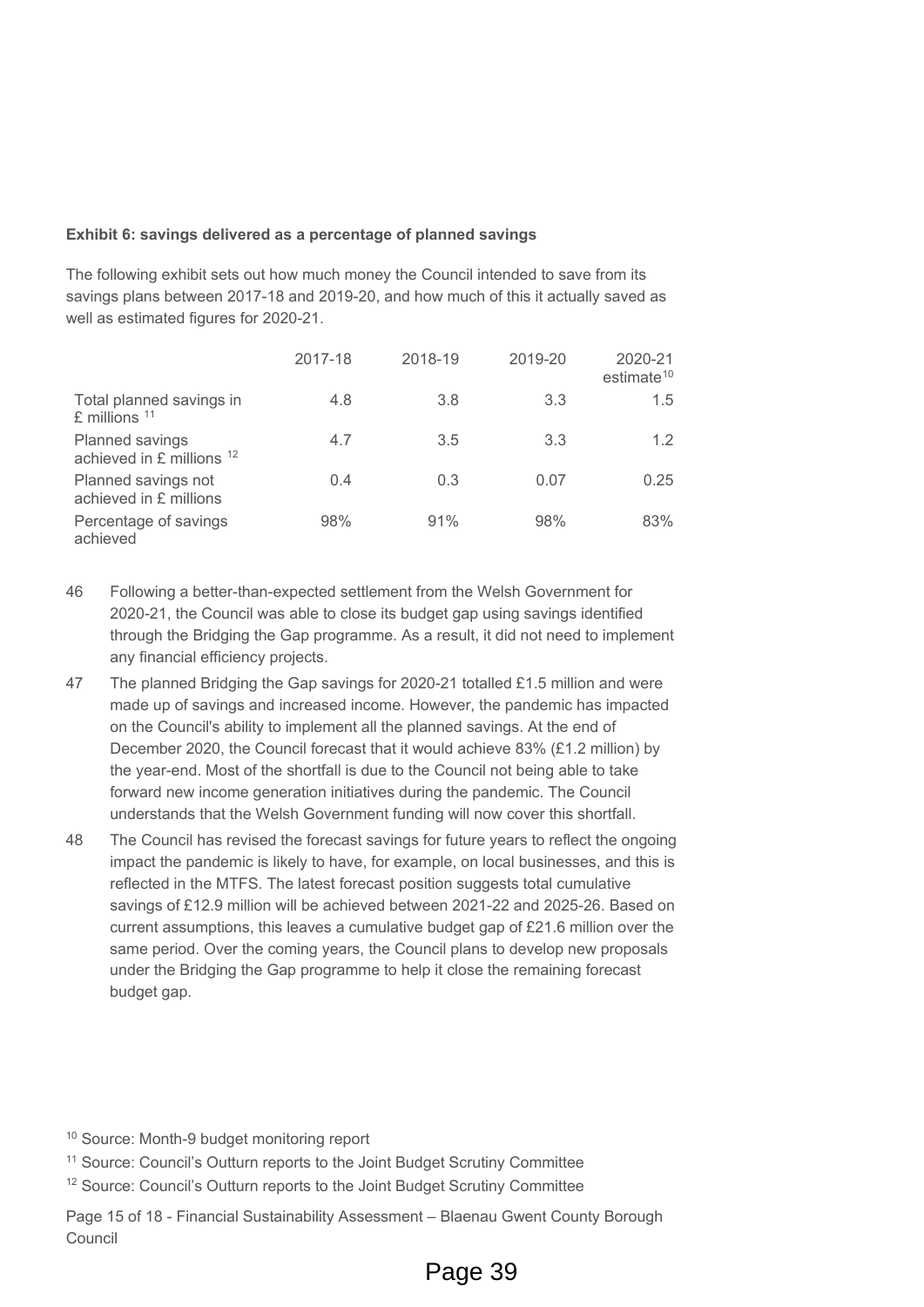### **The Council's liquidity position remains the lowest in Wales**

#### **Why the Council's liquidity position is important**

49 Why gauging current assets to current liabilities (liquidity) is important:

- it is an indicator of how a council manages its short-term finances.
- while it is commonly used to examine whether organisations are able to pay their debts in the short term, this is unlikely to be a risk for councils given their ability to take short-term borrowing. It does also, however, act as an indicator of how a council manages its short-term finances.
- councils with low liquidity ratios should ensure they have arrangements in place to meet their liabilities.
- there may be additional costs for councils that rely on short-term borrowing to pay debts.
- councils with very high liquidity ratios should consider whether they are managing their current assets in the most effective way.

#### **What we found**

- 50 The Council's liquidity ratio has consistently been the lowest in Wales over the last five years, ranging between 0.3 and 0.5.
- 51 **Exhibit 7** below shows that the Council's current liabilities increased by £33.5 million (62%) between 2015-16 and 2019-20. Over the same period, the Council's current assets increased by £4.3 million (15%).
- 52 The projected liquidity ratio for 2020-21 is 0.8.
- 53 The Council has chosen to hold its assets in short-notice accounts, which means it can access its assets quickly if needed. The Council also told us it chooses to pay its creditors promptly in order to support local businesses, even though this impacts on the balance between current assets and liabilities because the Council pays its creditors more quickly than it receives money from its debtors.

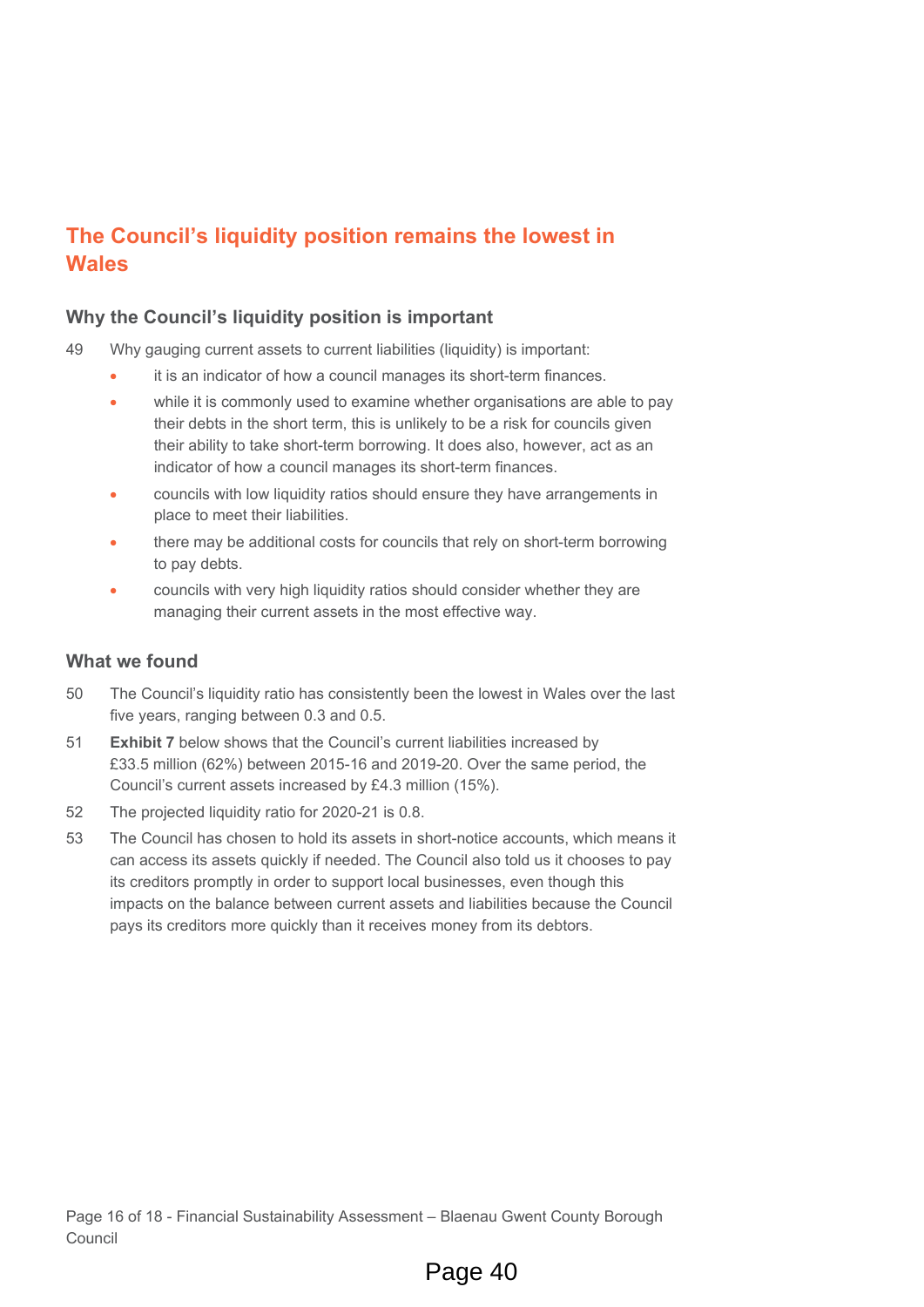|                                                                      | 2015-16          | 2016-17          | 2017-18          | 2018-19          | 2019-20          | 2020-21<br>estimate |
|----------------------------------------------------------------------|------------------|------------------|------------------|------------------|------------------|---------------------|
| Current Assets <sup>14</sup>                                         | 27.9             | 24.2             | 24.6             | 28.9             | 32.2             | 126.5               |
| Current Liabilities <sup>15</sup>                                    | 54.3             | 65.2             | 86.8             | 89.8             | 87.8             | 161.3               |
| <b>Working Capital</b><br>Ratio                                      | 0.5              | 0.4              | 0.3              | 0.3              | 0.4              | 0.8                 |
| <b>Working Capital</b><br>Ratio ranking across<br>all Welsh councils | 22 <sub>nd</sub> | 22 <sub>nd</sub> | 22 <sub>nd</sub> | 22 <sub>nd</sub> | 22 <sub>nd</sub> |                     |

#### **Exhibit 7: working capital ratio 2015-16 to 2020-21[13](#page-16-0)**

<span id="page-16-0"></span><sup>13</sup> Source: 2015-16 to 2019-20 – Statement of Accounts; 2020-21: provided by the Council

<span id="page-16-1"></span><sup>14</sup> Current Assets includes: Short Term Investments; Assets held for sale; Inventories; Short Term Debtors; and Cash and equivalent.

<span id="page-16-2"></span><sup>15</sup> Current Liabilities includes: Short Term Borrowing; Short Term Creditors; and Provisions due in one year.

Page 17 of 18 - Financial Sustainability Assessment – Blaenau Gwent County Borough Council